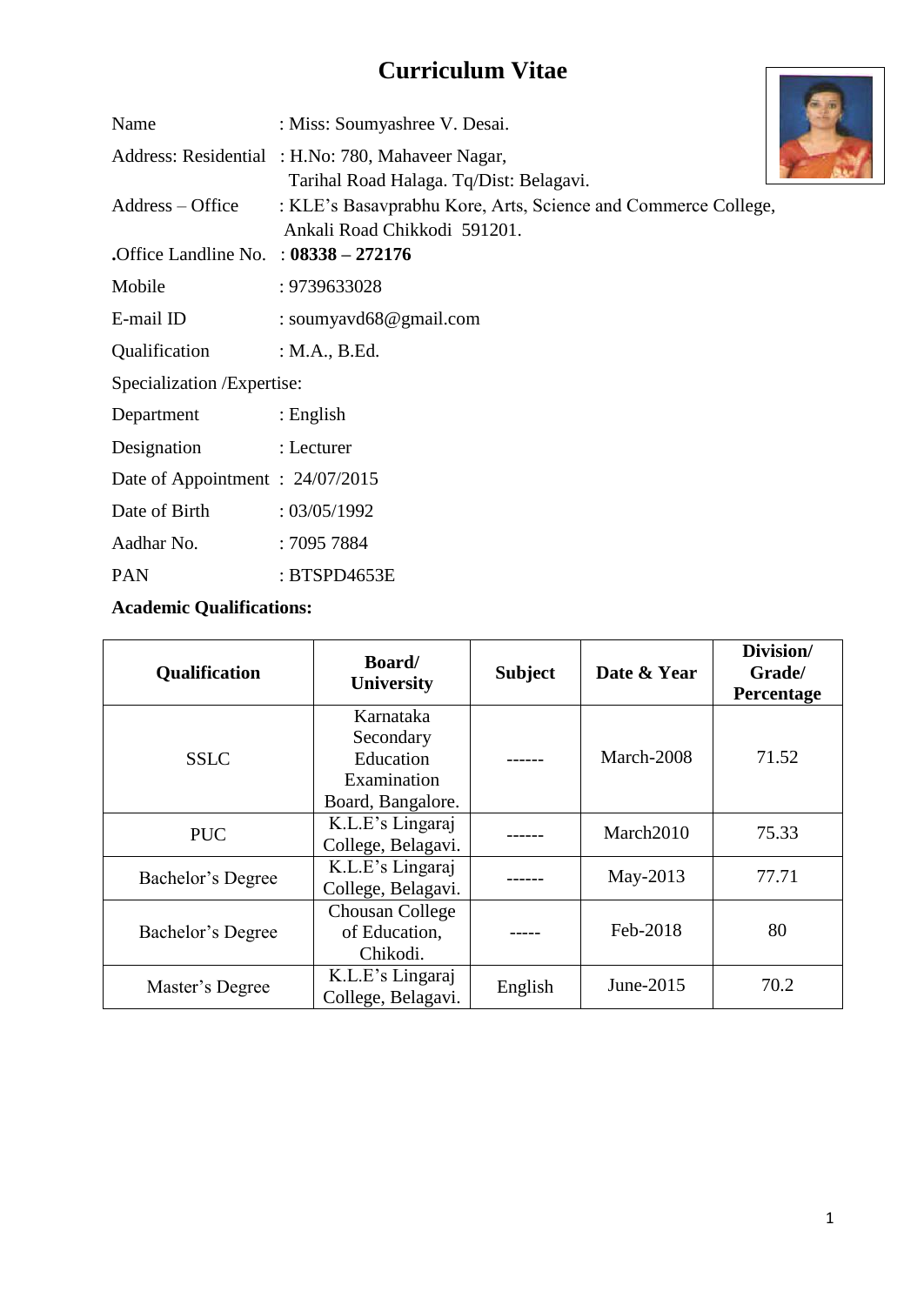# **Seminars, Conferences, Symposia, Workshops Attended:**

| Sl.<br>No. | Seminar/<br><b>Conference</b><br>& Level               | Name of the<br><b>Sponsoring College /</b><br><b>Agency</b>              | <b>Place and</b><br><b>Date</b>                                    | Theme of the Seminar /<br><b>Conference</b>                                                                |
|------------|--------------------------------------------------------|--------------------------------------------------------------------------|--------------------------------------------------------------------|------------------------------------------------------------------------------------------------------------|
| 1.         | One Day<br><b>State Level</b><br>Seminar.              | K.L.E's Lingaraj<br>College.                                             | Belagavi<br>15 <sup>th</sup> September,<br>2009                    | Conservation and<br>Preservation of Tangible<br>Heritage.                                                  |
| 2.         | One Day<br>Workshop                                    | Chitra Film Society.                                                     | Dharwad<br>$12th$ September,<br>2010                               | Cinema Appreciation                                                                                        |
| 3.         | One Day<br><b>State Level</b><br>Seminar.              | Maratha Mandal's Arts,<br>Commerce, Science and<br>Home Science College. | Belagavi<br>$11th$ October,<br>2013                                | Regional Languages,<br>Challenges and<br>Opportunities"                                                    |
| 4.         | UGC.<br>Sponsored<br>Two Day<br>National<br>Seminar.   | K.L.E's Lingaraj<br>College.                                             | Belagavi<br>$1st$ and $2nd$<br>March, 2014                         | A K Ramanujan and The<br>Postcolonial Theory and<br>Practice of Translation.                               |
| 5.         | One Day<br><b>State Level</b><br>Seminar.              | K.L.E's Lingaraj<br>College.                                             | Belagavi<br>5 <sup>th</sup><br>March, 2014                         | <b>Indian Social Problems:</b><br>The Challenges and The<br>Solutions.                                     |
| 6.         | One Day<br><b>State Level</b><br>Seminar.              | Maratha Mandal's Arts,<br>Commerce, Science and<br>Home Science College. | Belagavi 21 <sup>st</sup><br>August, 2014                          | Recent Trends in<br>Literature: A Global<br>Perspective.                                                   |
| 7.         | One Day Inter<br>College<br>Seminar                    | K.L.E's Lingaraj<br>College.                                             | Belagavi 20 <sup>th</sup><br>September, 2014                       | <b>Emerging Trends in</b><br>Contemporary Indian<br>English Fiction.                                       |
| 8.         | <b>INAAR</b> One<br>Day<br>International<br>Conference | Smt. Somavva C.<br>Angadi Govt.First<br>Grade College.                   | K.K.Koppa,<br>Belagavi<br>$27th$ September,<br>2014                | <b>Current Experiments and</b><br>Innovative in Commerce,<br>Management, Languages<br>and Social Sciences. |
| 9.         | UGC.<br>Sponsored<br>Two Day<br>National<br>Seminar.   | S.B. Arts and K.C.P.<br>Science College.                                 | Vijayapur<br>$6^{\text{th}}$ and $7^{\text{th}}$<br>October, 2014  | Swami Vivekananda: The<br>Voice of the Youth.                                                              |
| 10.        | UGC.<br>Sponsored<br>One Day<br>National<br>Seminar.   | K.L.E's Gudleppa<br>Hallikeri College.                                   | Haveri<br>11 <sup>th</sup> November,<br>2014                       | <b>Education and National</b><br>Integration.                                                              |
| 11.        | Two Day<br>International<br>Conference                 | Garden City College.                                                     | Bangalore<br>$6^{\text{th}}$ and $7^{\text{th}}$<br>February, 2015 | Translations: Literature,<br>Language and Culture-Post<br>1980.                                            |
| 12.        | UGC.<br>Sponsored<br>One Day<br>National<br>Seminar.   | C. M. Managuli Arts<br>and Science College.                              | Sindagi,<br>Vijaypur<br>$21st$ February,<br>2015                   | The Role of English<br>Language Skills in Rural<br>Transformation.                                         |
| 13.        | <b>INAAR</b><br>One Day<br>International               | Maratha Mandal's Arts,<br>Commerce, Science and<br>Home Science College. | Belagavi<br>$4th$ April, 2015                                      | New Trends and<br>Challenges in Commerce,<br>Management, Social                                            |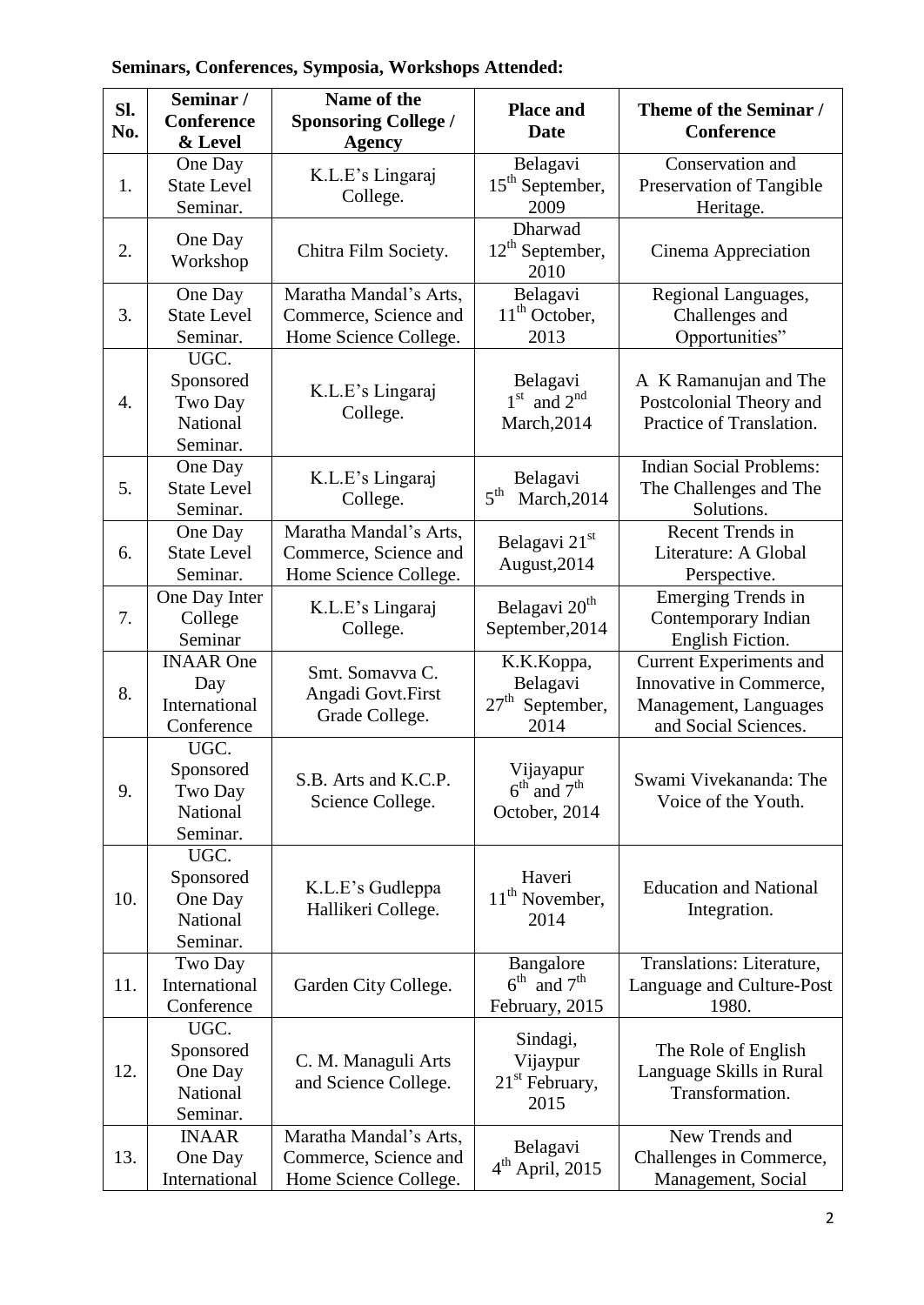|     | Conference                                                  |                                                                              |                                                                    | Sciences, Languages and<br>Humanities.                                                        |
|-----|-------------------------------------------------------------|------------------------------------------------------------------------------|--------------------------------------------------------------------|-----------------------------------------------------------------------------------------------|
| 14. | Two Day<br>International<br>Conference                      | Garden City College.                                                         | Bangalore<br>$5^{\text{th}}$ and $6^{\text{th}}$<br>February, 2016 | Narrative and Narratology:<br><b>Traditions and Innovations</b><br>in Story-telling patterns. |
| 15. | Two Day<br>National<br>Seminar.                             | Smt. Kusumavati Mirji<br>College.                                            | Bedakihal,<br>Belagavi<br>$19th$ and $20th$<br>February, 2016      | National and International<br><b>Importance in Translation</b><br>Business.                   |
| 16. | UGC.<br>Sponsored<br>Training<br>Programme                  | KLE's Basavaprabhu<br>Kore Atrs, Science and<br>Commerce College.            | Chikodi<br>$3rd$ April, 2017                                       | Training Programme on<br><b>Skill Enhancement for</b><br>Young Teachers.                      |
| 17. | Three Day<br>Workshop                                       | KLE's Shri<br>Kadasiddeshwar Arts,<br>and H.S.Kotambri<br>Science Institute. | Hubballi<br>$14^{th}$ , $15^{th}$ and<br>$16th$ April, 2017        | 3day Workshop on English<br>NET/SLET/Recruitment of<br>Lecturers (English) in PU<br>Colleges. |
| 18. | Two Day<br>National<br>Seminar.                             | K.L.E's Lingaraj<br>College.                                                 | Belagavi.<br>$24th$ and $25th$<br>February, 2018                   | Cultural Turn in<br><b>Translation Studies.</b>                                               |
| 19. | UGC.<br>Sponsored<br>Two Day<br>International<br>Conference | Karnataka University.                                                        | Dharwad.<br>$16^{\text{th}}$ and $17^{\text{th}}$<br>March, 2018   | Diverse Criticism in the<br>Contemporary Indian<br>Literature.                                |

#### **Paper Presented:**

| Sl.<br>No.       | <b>Place and</b><br><b>Date</b>                                        | <b>Title of the Paper</b>                                                      |  |  |
|------------------|------------------------------------------------------------------------|--------------------------------------------------------------------------------|--|--|
| 1.               | Belagavi<br>$1st$ and $2nd$ March, 2014                                | Ramanujan's Retelling of Indian Folk Tales in English.                         |  |  |
| 2.               | Belagavi<br>$5th$ March, 2014                                          | Terrorism as a Social Problem.                                                 |  |  |
| 3.               | Belagavi<br>$21st$ August, 2014                                        | Multiculturalism                                                               |  |  |
| $\overline{4}$ . | Belagavi<br>$20th$ September, 2014                                     | Partition as a Major theme in Modern Indian Fiction.                           |  |  |
| 5.               | K.K.Koppa, Belagavi<br>$27th$ September, 2014                          | Innovative Techniques for Effective Teaching and Learning<br>English Language. |  |  |
| 6.               | Vijaypur<br>$6th$ and $7th$ October, 2014                              | Swami Vivekananda: A Glimpse into Chicago World<br>Religious Parliament.       |  |  |
| 7.               | Haveri<br>$11th$ November, 2014                                        | Comprehending the meaning and the barriers of National<br>Integration.         |  |  |
| 8.               | Bangalore<br>$6th$ and $7th$ February, 2015                            | Feminine Identity and Strength in Mahashweta Devi's<br>Draupadi.               |  |  |
| 9.               | Sindagi, Vijaypur<br>21 <sup>st</sup> February, 2015                   | Modern Trends in English Language Teaching and<br>Learning.                    |  |  |
| 10.              | Belagavi<br>$4th$ April, 2015                                          | Cultural Hybridity in the Homi Bhabha's "The Location of<br>Culture".          |  |  |
| 11.              | Bangalore<br>$5th$ and $6th$ February, 2016                            | Story Telling as an Art Form.                                                  |  |  |
| 12.              | Bedakihal, Belagavi<br>19 <sup>th</sup> and 20 <sup>th</sup> February, | <b>Importance of Translation</b>                                               |  |  |